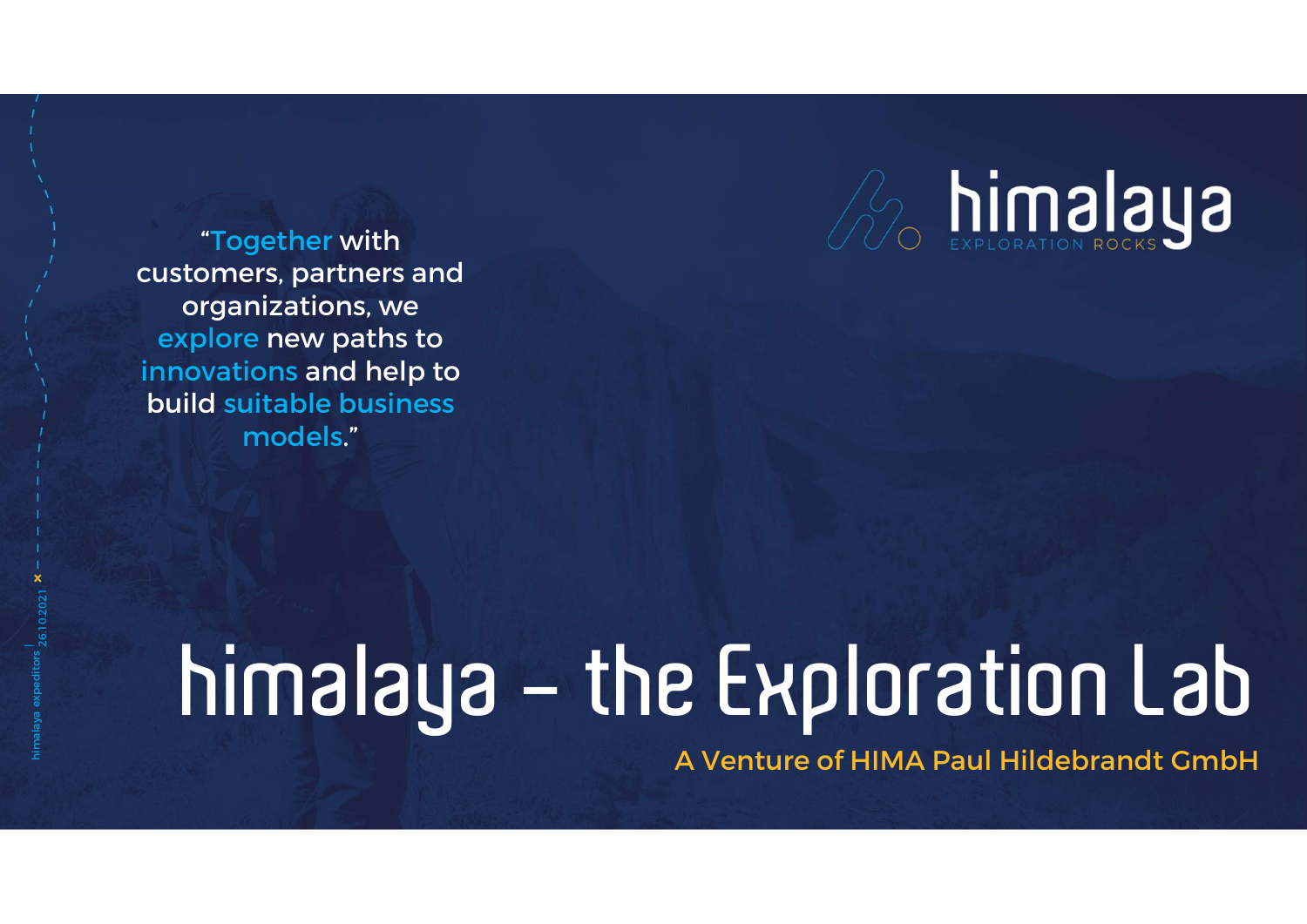

cocreative areas

5

P

**ANGEL** 

#### 568m2

With various environments and open space – enough space for creativity!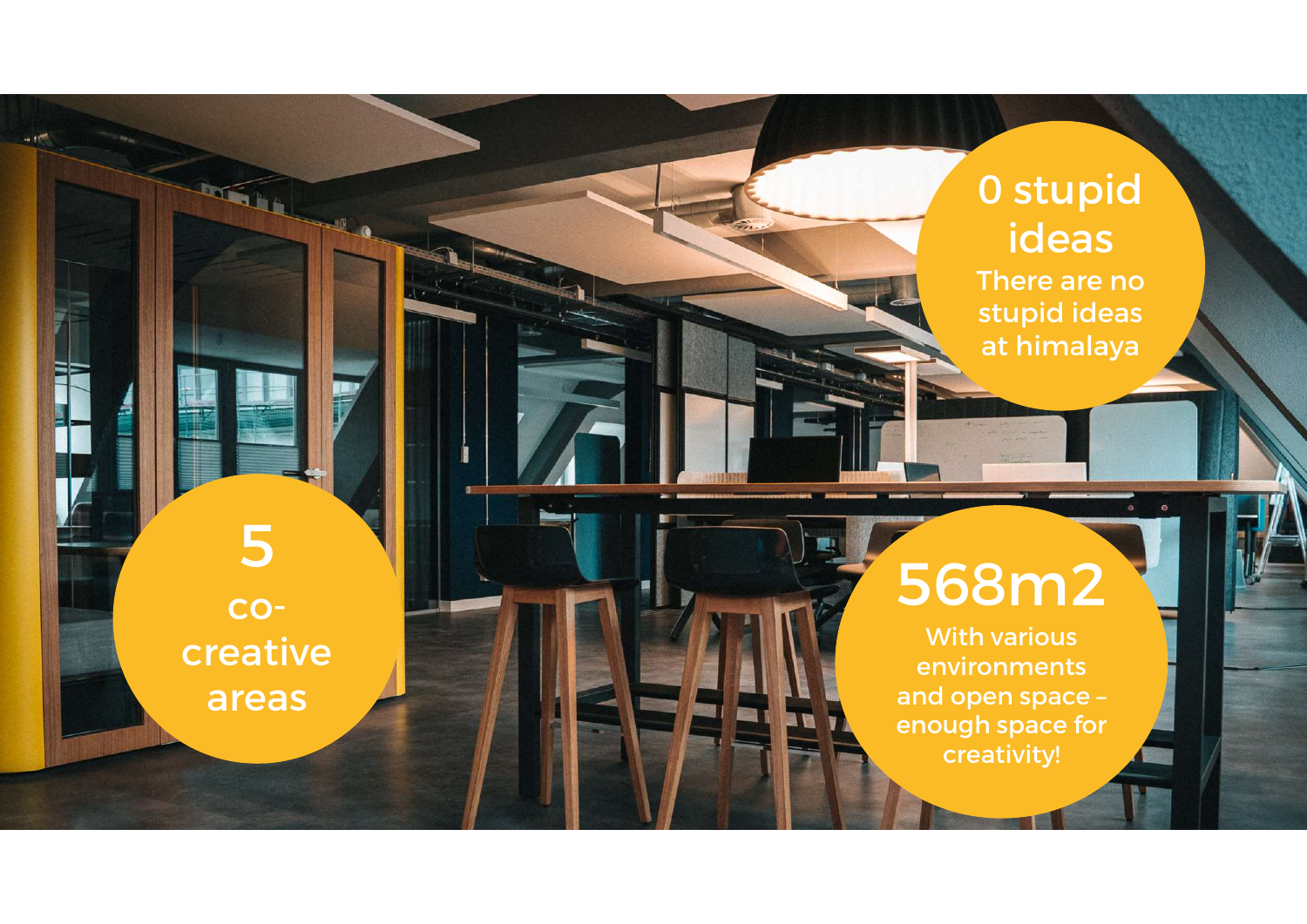

#### Engaging with himalaya

Engaging with himalaya<br>  $\checkmark$  Hauing an idea for a new busines model?<br>
Justget in touch - we're looking forward to co-creating safety/security-infused business models with you! Engaging with himalaya<br>
V Hauing an idea for a new busines model?<br>
Just get in touch - we're looking forward to co-creating safety/security-infused business models with you! We have been to delight and the a curvice of the state of the state of the state of the state of the state of the state of the state of the state of the state of the state of the state of the state of the state of the stat We'll do our best to develop solution approaches with you - we are open, contact us!

# ↓ you haue a customer problem to discuss?<br>We'll do our best to deuelop solution approaches with you – we are open, contact us!<br>↓ Looking for an innou ation partner?<br>Cooperatiue innouation is powerful, especially cross-ind

## | 26.10.2021 We'll do our best to develop solution approaches with you – we are open, contact us!<br>  $\checkmark$  L O O  $\checkmark$  in  $\checkmark$  f O  $\checkmark$  a n inno U a t i O n  $\rho$  a r t n e r ?<br>
Cooperative innovation is powerful, especially cross-indu

Cooperative innouation is powerful, especially cross-industrially - let us discouer how we can jointly reach the summit!